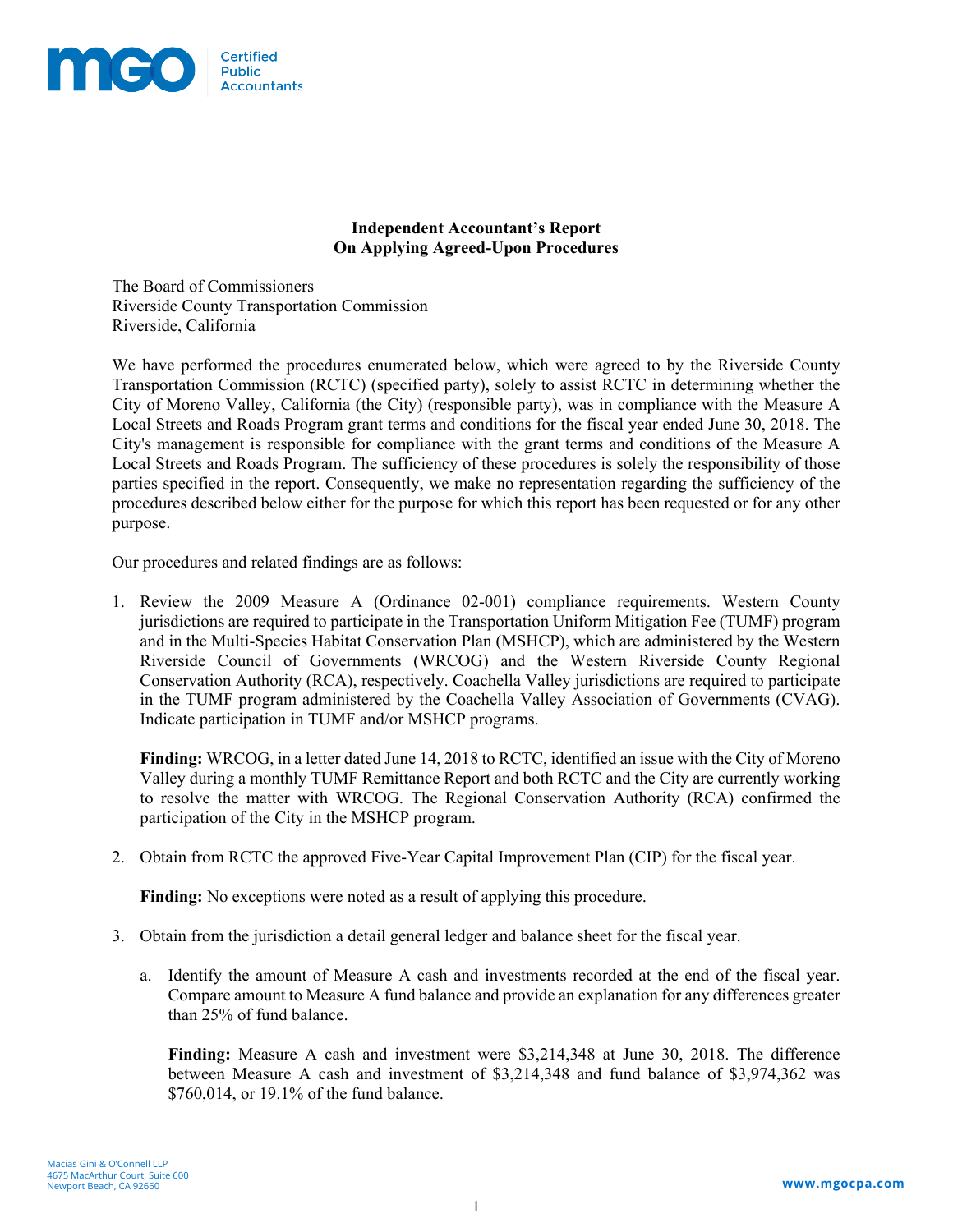b. Identify any amounts due from other funds.

**Finding:** There were no amounts due from other funds as of June 30, 2018.

c. Identify the components of ending fund balance for the Measure A activity (e.g., non-spendable, restricted, assigned, committed, unassigned).

**Finding:** The ending fund balance for Measure A activity in the amount of \$3,974,362 was restricted at June 30, 2018.

d. Identify the existence of any restatement of Measure A fund balance; inquire of management as to the reason for any restatement and provide a summary of the restatement items.

**Finding:** There were no restatements to the Measure A fund balance as of June 30, 2017.

- 4. Obtain an operating statement for the Measure A activity for the fiscal year, including budget amounts; include the operating statement as an exhibit to the report.
	- a. Review the revenues in the operating statement.
		- i. Inquire of management as to what fund is used to record Measure A revenues received from RCTC and identify what the total revenues were for the fiscal year.

**Finding:** The City accounts for Measure A revenues in its Measure A Fund (Fund #2001). The City recorded total revenues in the amount of \$4,681,451 for the fiscal year ended June 30, 2018 (refer to Exhibit A).

ii. Obtain from RCTC a listing of Measure A payments to the jurisdiction. Compare the Measure A sales tax revenues recorded by the jurisdiction to the listing of payments made by RCTC.

**Finding:** We identified a variance of \$164,511 between the Measure A revenues recorded by the City and the RCTC Measure A payment schedule. The difference is due to a fiscal year 2017 clean-up adjustment payment from RCTC, in the amount of \$144,408 that was recorded by the City in FY 2018, and the June 2018 disbursement from RCTC, in the amount of \$308,919, which was not recorded by the City until FY 2019. The following schedule summarizes these differences:

|                                  |             |           |  |        | City of    |  |
|----------------------------------|-------------|-----------|--|--------|------------|--|
|                                  | <b>RCTC</b> |           |  | Moreno |            |  |
| Measure A revenues recorded      |             | 3,871,953 |  |        | 3,707,442  |  |
| 2017 Clean-up adjustment payment |             |           |  |        | (144, 408) |  |
| June 2018 Measure A Disbursement |             |           |  |        | 308,919    |  |
| Measure A revenues recorded      |             | 3,871,953 |  |        | 3,871,953  |  |

iii. Obtain from the jurisdiction an interest allocation schedule for the fiscal year.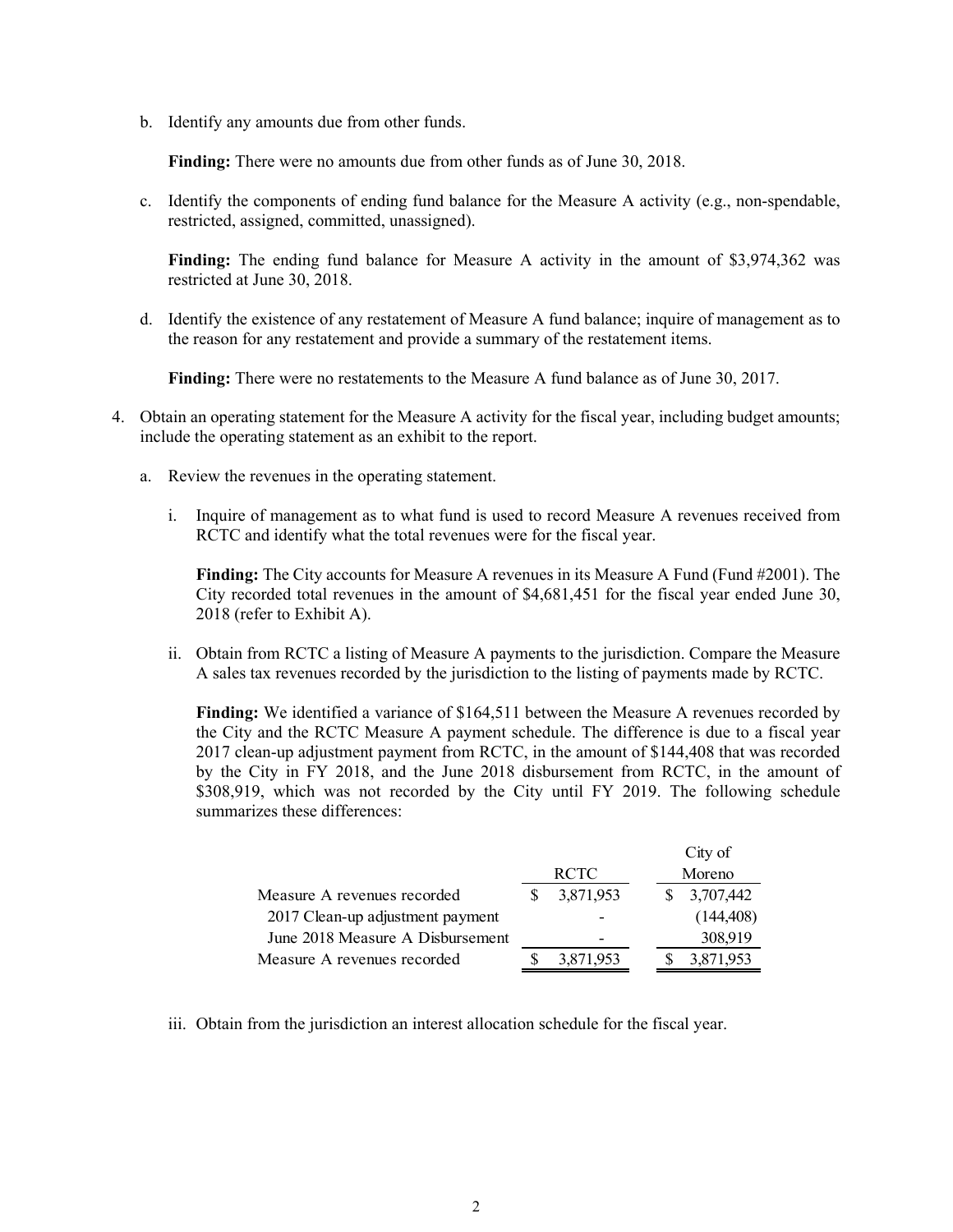1. Identify the allocation amount of interest income to Measure A activity and what the amount of interest income was for the fiscal year. If no interest was allocated, inquire of management as to the reason for not allocating interest income.

**Finding:** The City allocated interest in the amount of \$60,680 to Measure A activity for the fiscal year ended June 30, 2018.

- b. Review the expenditures in the operating statement.
	- i. Inquire of management as to what fund is used to record Measure A expenditures and what the total expenditures were for the fiscal year.

**Finding:** The City accounts for Measure A expenditures in its Measure A Fund (Fund #2001).The City recorded total Measure A expenditures in the amount of \$5,842,429 for the fiscal year ended June 30, 2018 (refer to Exhibit A).

ii. Select expenditures for testing that comprise at least 20% of the total Measure A expenditures.

**Finding:** The City recorded Measure A expenditures in the amount of \$5,842,429. We selected \$1,295,329 or 22.2%, for testing.

1. For the expenditures selected for testing, compare the dollar amount listed on the general ledger to the supporting documentation.

**Finding:** No exceptions were noted as a result of applying this procedure.

2. For the expenditures selected for testing, review the Five-Year CIP and note if the project is included in the Five-Year CIP and is an allowable cost.

**Finding:** The expenditures selected for testing were included in the Five-Year CIP and were allowable costs. No exceptions were noted as a result of applying this procedure.

iii. Inquire of management as to the nature of any transfers in or out recorded in the Measure A Fund. For any transfers out, determine if nature of transfer out was included in the Five-Year CIP.

**Finding:** Per discussion with City management, the City recorded transfers out of the Measure A Fund in the amount of \$45,501 to the Capital Projects Fund for capital projects, \$1,058,000 to the Development Impact Fees (DIF) Arterial Street Fund for Arterial Streets expenditures and \$1,487,196 to the Total Road Improvement Program (TRIP) Debt service Fund for TRIP Certificates of Participation (COPs) 13A debt service expenditures. These transfers are included in the Five-Year CIP.

iv. Inquire of management as to the amount of general or non-project-related indirect costs, if any, included in expenditures. If indirect costs exceed 8% of Measure A revenue, inquire of management as to the basis for indirect costs charged to Measure A. If indirect costs are identified, determine if such costs are included in the Five-Year CIP.

**Finding:** Per discussion with City management, general or non-project-related indirect costs of \$243,399 were included in Measure A expenditures during the fiscal year ended June 30, 2018, which is 6.6% of Measure A revenue of \$3,707,442 for the fiscal year ended June 30, 2018. Indirect costs were included in the City's Five-Year CIP as overhead cost. No exceptions were noted as a result of applying this procedure.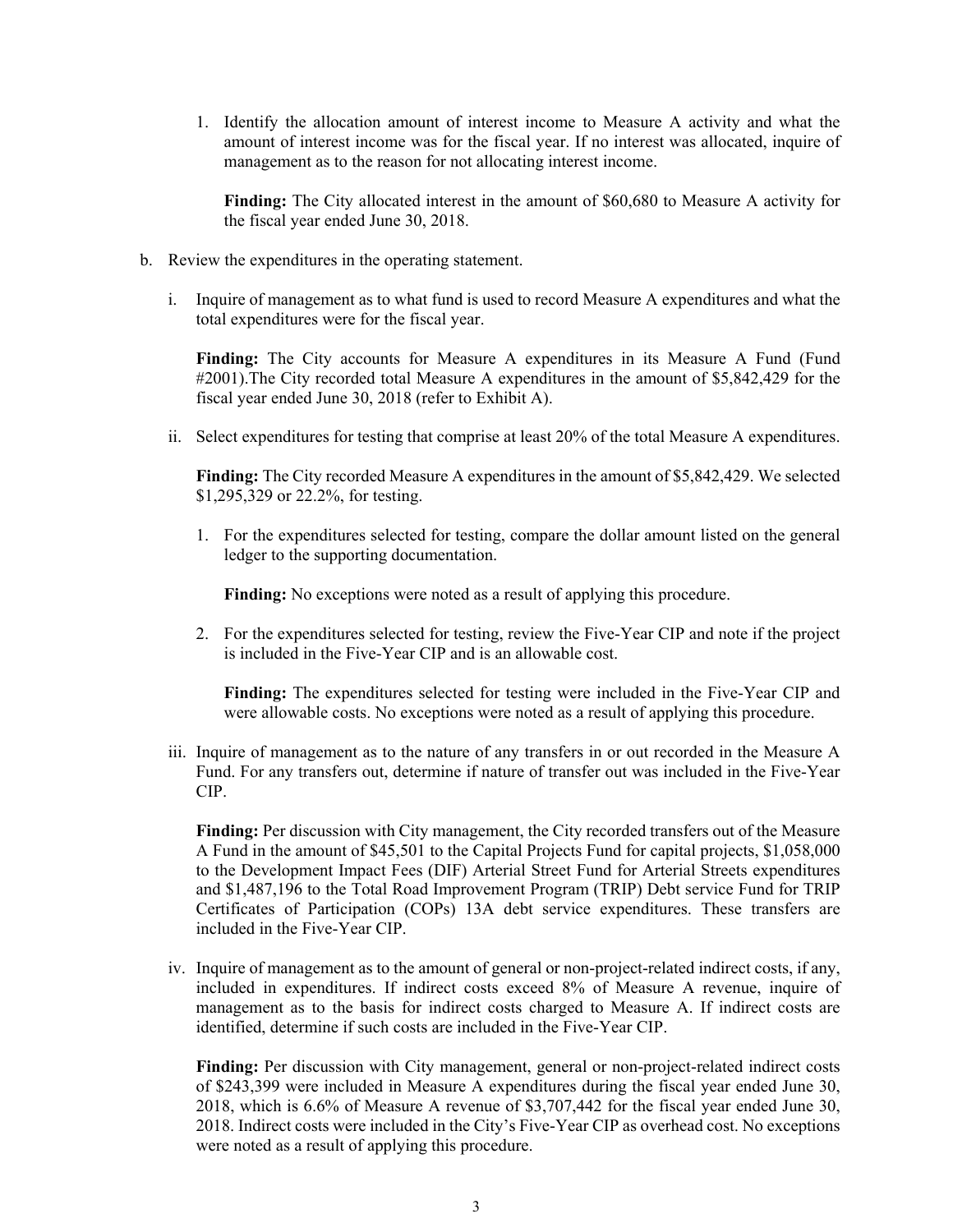- v. Inquire of management as to the amount of debt service expenditures recorded in the Measure A fund.
	- 1. For cities with advance funding agreements with RCTC, compare debt service expenditures to Measure A payments withheld by RCTC.

**Finding:** There was no advance funding agreement with RCTC noted.

2. For cities with other indebtedness, determine if such costs are included in the Five-Year CIP.

**Finding:** Per discussion with City Management, the City recorded transfers out of the Measure A Fund in the amount of \$1,487,196 to the TRIP Debt Service Fund for TRIP COP 13A debt service expenditures that were included in the Five-Year CIP.

5. Compare the budgeted expenditures to actual amounts; inquire of management as to the nature of significant budget variances.

**Finding:** The following schedule compares budgeted expenditures to actual amounts.

|                                  | <b>Final Budget</b> | Actual          | Variance with<br>Final Budget<br>Positive<br>(Negative) |           |  |
|----------------------------------|---------------------|-----------------|---------------------------------------------------------|-----------|--|
| Capital projects                 | \$<br>5,281,078     | \$<br>1,402,299 | \$                                                      | 3,878,779 |  |
| Transportation                   | 1,557,285           | 1,159,981       |                                                         | 397,304   |  |
| Maintenance and operations       | 429,617             | 396,202         |                                                         | 33,415    |  |
| <b>Indirect Costs</b>            | 243,399             | 243,399         |                                                         |           |  |
| Non-Departmental (transfers out) | 2,592,501           | 2,590,697       |                                                         | 1,804     |  |
| Non-Departmental (leave buyouts) |                     | 49,851          |                                                         | (49, 851) |  |
| Total expenditures               | 10,103,880          | 5,842,429       | \$                                                      | 4,261,451 |  |

Per discussion with City management, the budget to actual variance of \$4,261,451 is due to several projects; such as the SR-60, Interchange Improvements and San Timoteo Foothill budgeted for FY 2017-18 that were not completed and the remaining budget was carried forward to FY 2018-19.

- 6. Obtain from RCTC a listing of jurisdictions who participate in the Western County or Coachella Valley TUMF programs.
	- a. If the jurisdiction is a participant in the TUMF program, select at least one disbursement for validation as to the amount remitted to WRCOG or CVAG, as applicable.

**Finding:** We selected one disbursement in the amount of \$150,841. The payment selected for testing indicated that TUMF is collected and remitted to WRCOG, as required.

b. Indicate the total amount of TUMF fees collected and remitted during the fiscal year.

**Finding:** The City collected and remitted \$6,971,308 of TUMF fees during fiscal year ended June 30, 2018.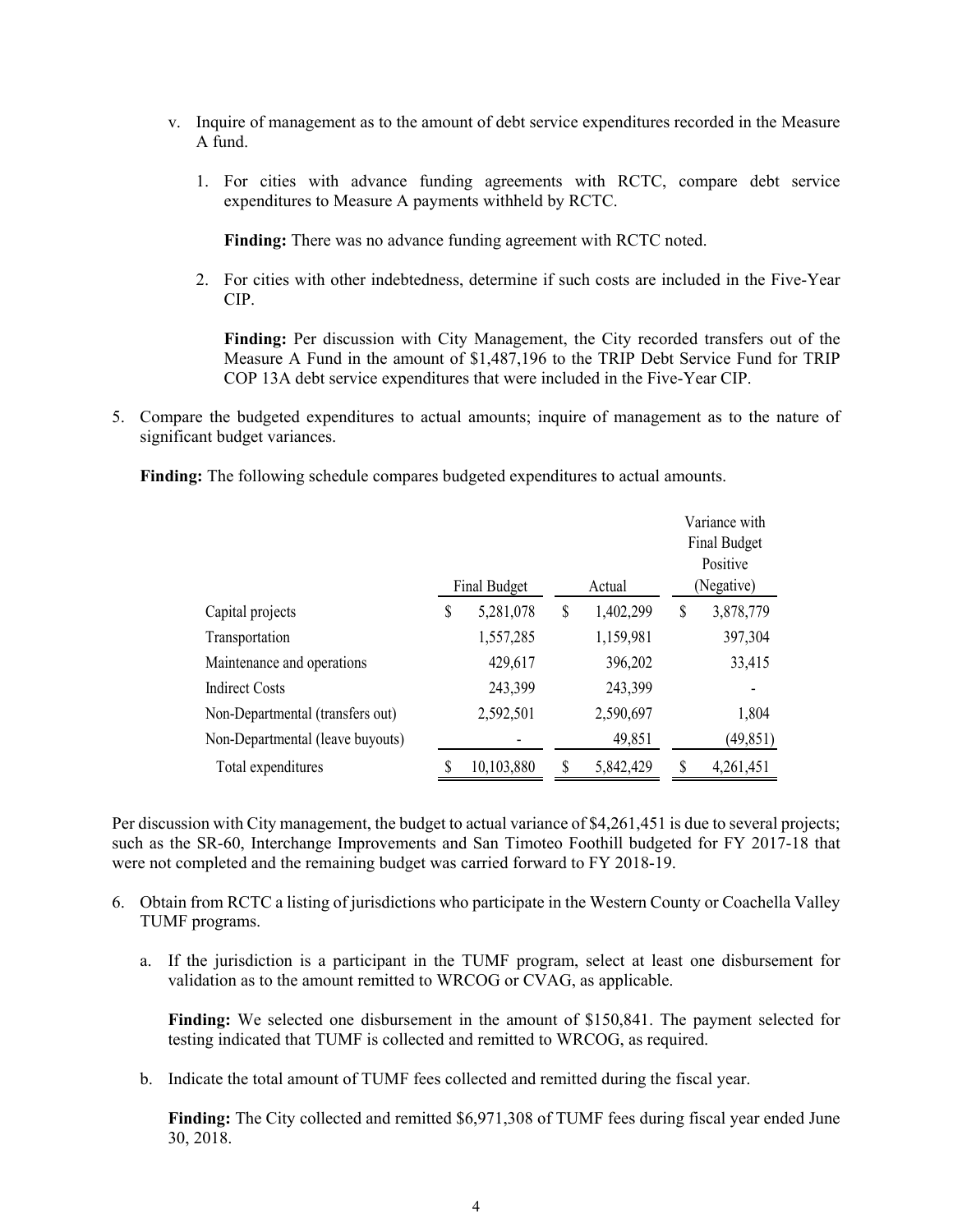- 7. Obtain from RCTC a listing of jurisdictions who participate in the Western County MSHCP program.
	- a. If the jurisdiction is a participant in the MSHCP program, select at least one disbursement for validation as to the amount remitted to RCA, as applicable.

**Finding:** We selected one disbursement in the amount of \$590,923. The payment selected for testing indicated that MSHCP is collected and remitted to RCA, as required.

b. Inquire of management as to the existence of any fees collected in prior years and not remitted to RCA as of the end of the fiscal year.

**Finding:** Per discussion with City management, there were no fees collected in prior years and not remitted to RCA as of the end of the fiscal year.

c. Indicate the total amount of MSHCP fees collected and remitted during the fiscal year.

**Finding:** The City collected and remitted \$2,582,009 of MSHCP fees during fiscal year ended June 30, 2018

- 8. Obtain from RCTC the Maintenance of Effort (MOE) base year requirement, including supporting detail of the calculations for the City, and the carryover amount allowed as of the beginning of the fiscal year.
	- a. Obtain from the City a calculation of its current year MOE amount in the format similar to its base year calculation. Attach a copy of the calculation worksheet provided by the City as an exhibit to the report.

**Finding:** No exceptions were noted as a result of applying this procedure. Refer to Exhibit B for a copy of the City's MOE calculation.

b. Compare the current year MOE amounts from the General Fund to the general ledger.

**Finding:** No exceptions were noted as a result of applying this procedure.

c. Review the General Fund general ledger to determine if there were any transfers in to fund any MOE amounts.

**Finding:** No transfers in were noted as a result of applying this procedure.

d. Compare the amount of current year MOE expenditures to the MOE base requirement and add any excess to, or subtract any deficiency from, the carryover amount.

**Finding:** We noted that current year MOE expenditures of \$2,265,834 were greater than the MOE base requirement of \$1,459,153 resulting in an excess MOE of \$806,681 for the fiscal year ended June 30, 2018.

e. If the amount of discretionary funds spent is less than the MOE base requirement (MOE deficiency), determine the amount of any prior year MOE carryover using the information obtained from RCTC, and reduce the MOE deficiency by any available MOE carryover to determine an adjusted current year expenditure amount.

**Finding:** No exceptions were noted as a result of applying this procedure. The City's discretionary funds spent in the fiscal year ended June 30, 2018 exceeded the MOE base year requirement. The City's MOE carryover at June 30, 2018 is calculated as follows: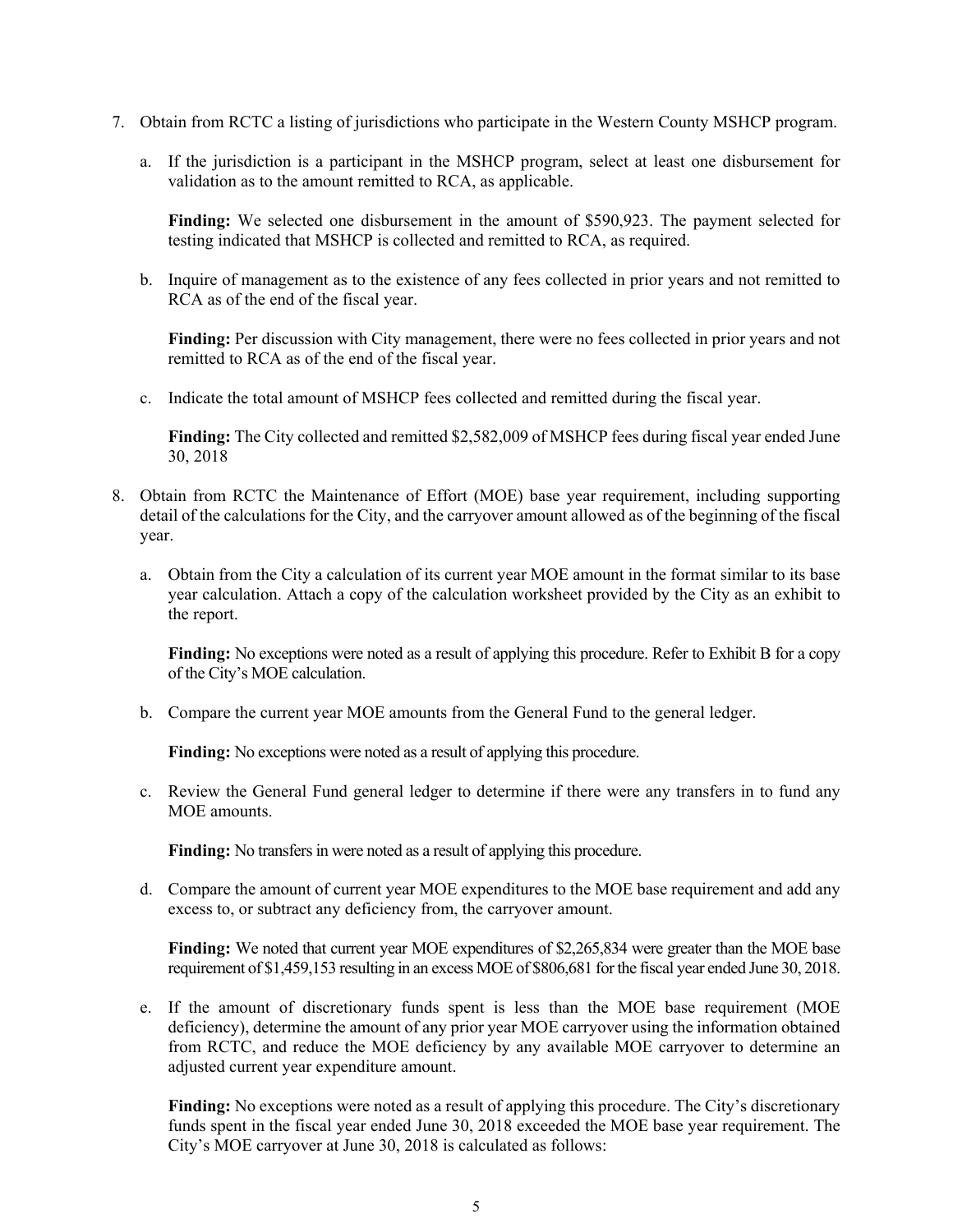| MOE excess at July 1, 2017                         |  | 5,694,641   |  |  |
|----------------------------------------------------|--|-------------|--|--|
| Current year MOE expenditures                      |  | 2,265,834   |  |  |
| Less: MOE base year requirement                    |  | (1,459,153) |  |  |
| MOE excess for the fiscal year ended June 30, 2017 |  | 806,681     |  |  |
| MOE excess at June 30, 2018                        |  | 6,501,322   |  |  |

This agreed-upon procedures engagement was conducted in accordance with attestation standards established by the American Institute of Certified Public Accountants. We were not engaged to and did not conduct an examination or review, the objective of which would be the expression of an opinion or conclusion, respectively, on the City's compliance with the grant terms and conditions of the Measure A Local Streets and Roads Program. Accordingly, we do not express such an opinion. Had we performed additional procedures, other matters might have come to our attention that would have been reported to you.

This report is intended solely for the information and use of the Board of Commissioners and management of RCTC and is not intended to be and should not be used by anyone other than this specified party.

Macias Gini & O'Connell LAP

Newport Beach, California January 18, 2019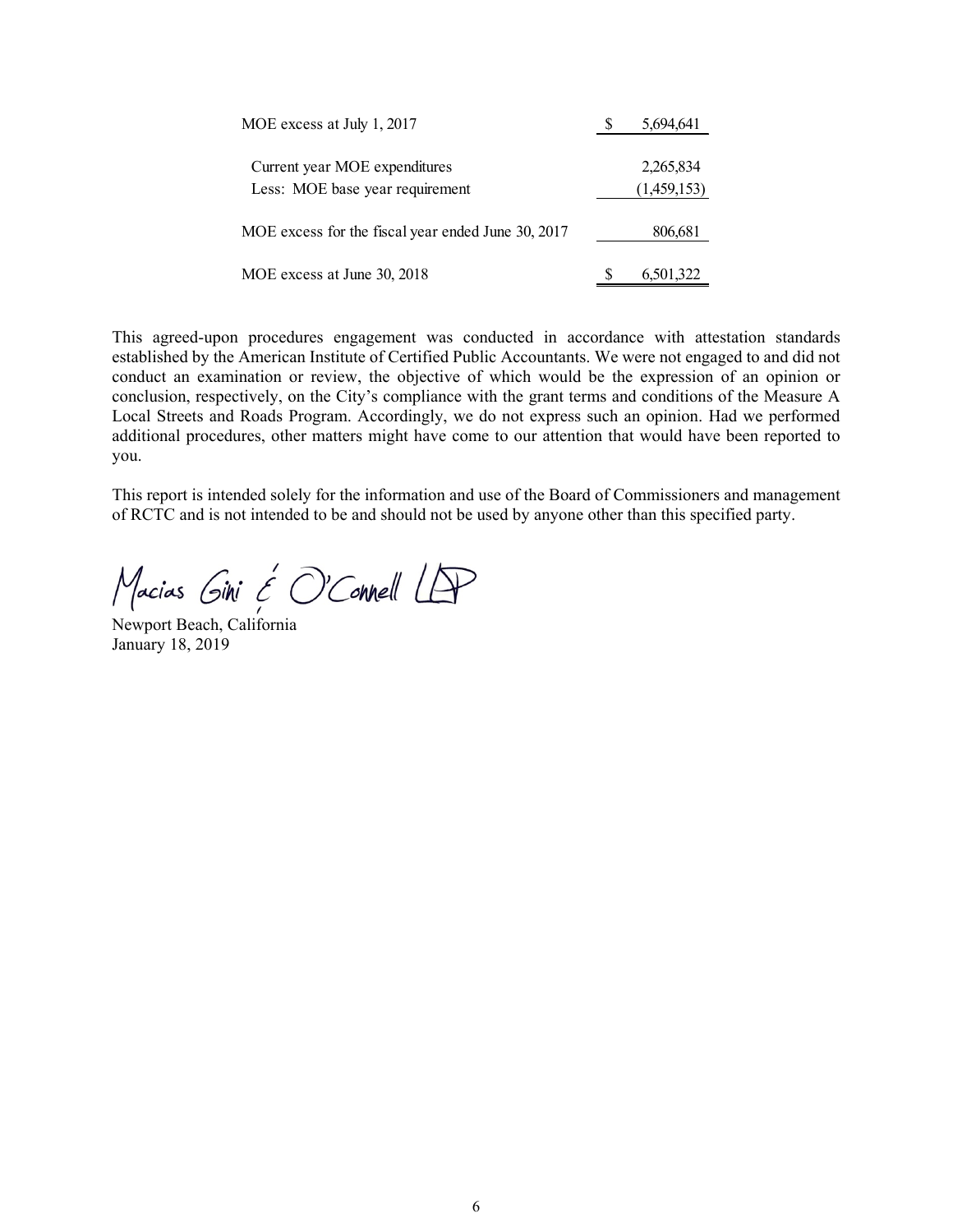## **CITY OF MORENO VALLEY, CALIFORNIA Measure A Operating Statement For the Fiscal Year Ended June 30, 2018 (Unaudited)**

|                                  |                   |    |             | Variance with    |
|----------------------------------|-------------------|----|-------------|------------------|
|                                  |                   |    |             | Final Budget     |
|                                  |                   |    |             | Positive         |
|                                  | Final Budget      |    | Actual      | (Negative)       |
| Revenue:                         |                   |    |             |                  |
| Measure A                        | \$<br>3,912,000   | \$ | 3,707,442   | \$<br>(204, 558) |
| Investment interest income       | 80,000            |    | 60,680      | (19,320)         |
| Miscellaneous income             | 30,000            |    | 12,400      | (17,600)         |
| Revenues from other Governments  | 2,400,761         |    | 768,007     | (1,632,754)      |
| Reimbursement Agreement          |                   |    | 132,922     | 132,922          |
| Total revenue                    | 6,422,761         |    | 4,681,451   | (1,741,310)      |
| Expenditures:                    |                   |    |             |                  |
| Capital Projects                 | 5,281,078         |    | 1,402,299   | 3,878,779        |
| Transportation                   | 1,557,285         |    | 1,159,981   | 397,304          |
| Maintenance and Operations       | 429,617           |    | 396,202     | 33,415           |
| <b>Indirect Costs</b>            | 243,399           |    | 243,399     |                  |
| Non-Departmental (transfers out) | 2,592,501         |    | 2,590,697   | 1,804            |
| Non-Departmental (leave buyouts) |                   |    | 49,851      | (49, 851)        |
| Total expenditures               | 10,103,880        |    | 5,842,429   | 4,261,451        |
| Excess (deficiency) of revenues  |                   |    |             |                  |
| over (under) expenditures        | \$<br>(3,681,119) | S  | (1,160,978) | \$<br>2,520,141  |